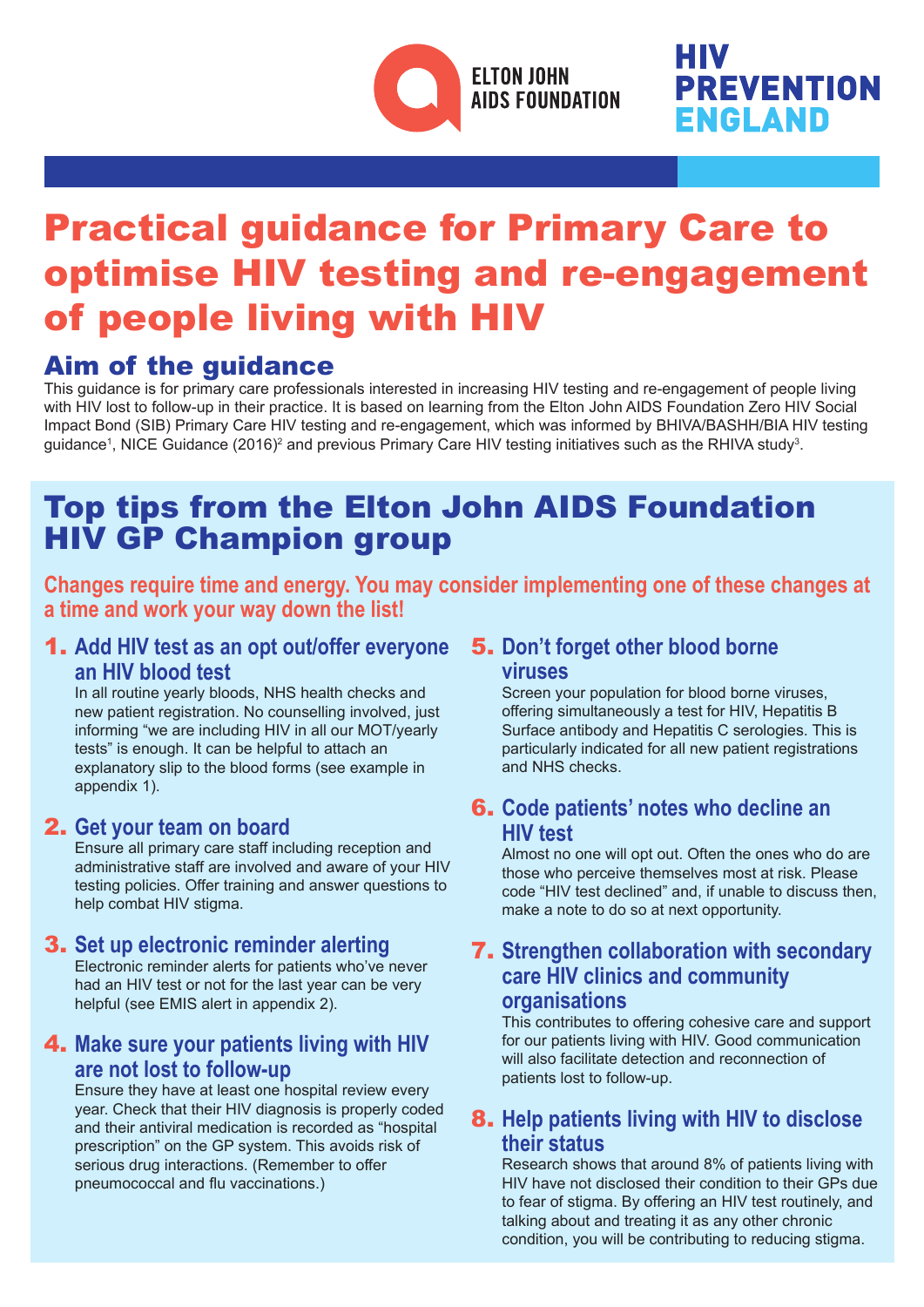#### **Key points to increase early diagnosis of HIV through testing**

- Make the most of every contact and normalise conversation about HIV testing.
- Health checks and new patient registrations protocols are great opportunities to include HIV tests as routine.
- Discuss with your lab if HIV tests can be added to test packages such as those for investigation of anaemia, tiredness, dementia, lymphadenopathy and neuropathy.
- Check how primary care HIV testing is being commissioned in your local Integrated Care System.



### Context

Following the HIV Commission Report (2021)<sup>4</sup> the English government launched the HIV Action Plan (2021)<sup>5</sup>, which commits to achieving the 2030 zero HIV transmission target in England, with an interim target of an 80% reduction in new diagnoses by 2025. The number of undiagnosed people living with HIV in the UK is estimated at 5,150<sup>6</sup>; as this number decreases, traditional approaches to HIV testing may become less productive, and opt out HIV testing in primary care increases in importance.

NICE guidance (2016) and BHIVA/BASHH/BIA HIV testing guidance (2021) state that primary care HIV testing should be undertaken, but this is not always commissioned, and some practice staff are wary of offering HIV tests for fear of patients reacting adversely. Changing the conversation in primary care from targeted to routine screening ("at our clinic we regularly screen all patients for HIV as this is an area with high/very high HIV incidence, unless you ask us not to") is vital to identifying undiagnosed people living with HIV. Normalising HIV testing reduces professionals' concerns that they might be accused of stereotyping their patients, and routine opt out HIV testing reduces the anxiety or stigma that patients may feel as they accept that it is standard clinical practice.

Reducing HIV stigma is something that every member of the practice can help with, including reception staff, HCAs, nurses, GPs and other team members. Several training resources are available, including Sexual Health In Practice [\(SHIP\) training](https://shiptraining.org.uk) and the [LGBT Foundation 'Pride in Practice' scheme](https://lgbt.foundation/prideinpractice).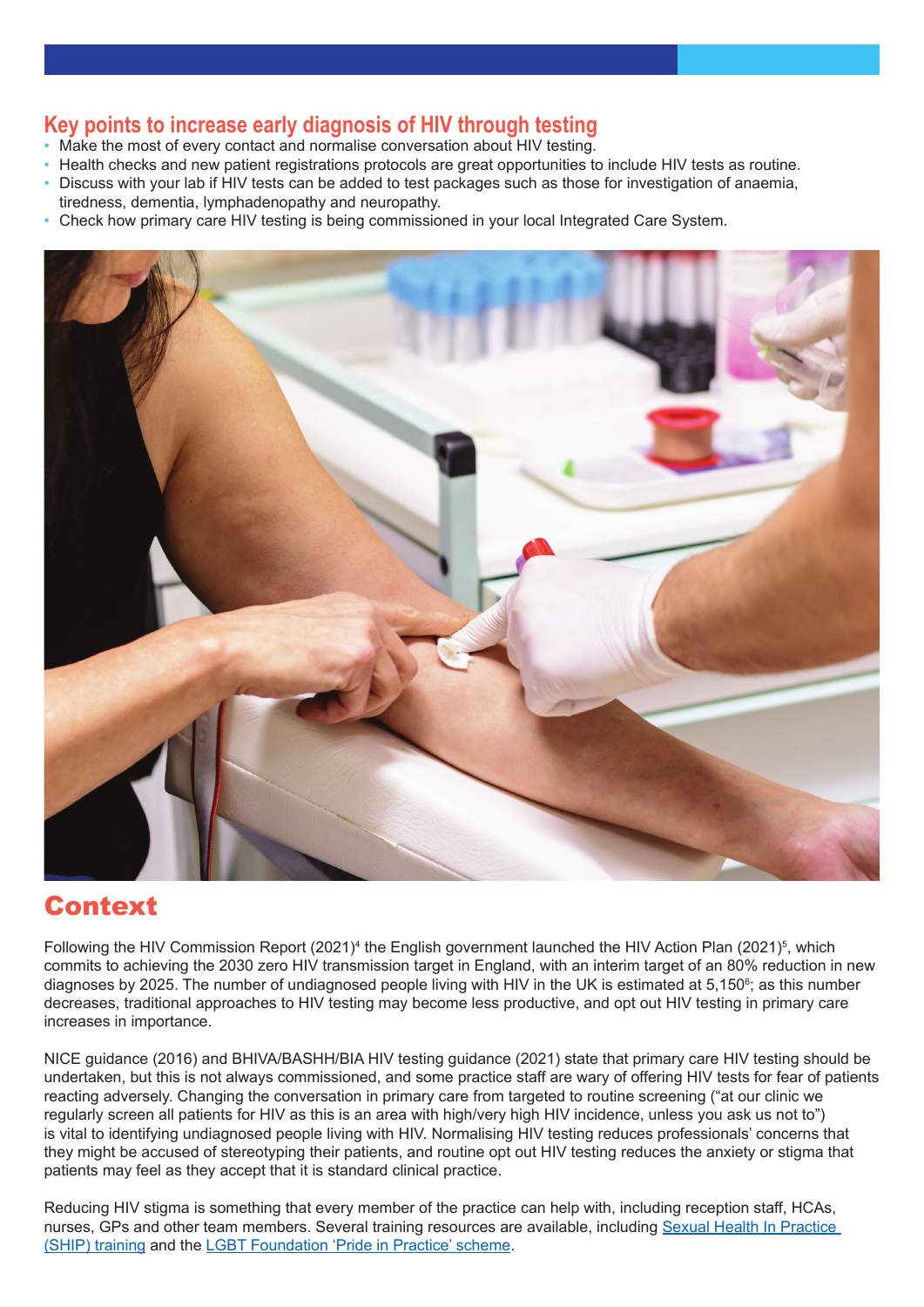# Learning from the Zero HIV SIB

The Elton John AIDS Foundation set up the Zero HIV SIB programme to provide evidence of the effectiveness of HIV interventions and the potential NHS costs that could be avoided. The SIB was commissioned by LB Lambeth on behalf of Lambeth, Southwark and Lewisham councils, supported by funding by the National Lottery Community Fund, and operated between 2018 and 2021. It linked over 460 people to HIV care through opt out HIV testing at Kings College Hospital ED, University Hospital Lewisham ED and four primary care GP federations, targeted outreach by four community organisations, and recall of those lost to follow-up by three HIV clinics and primary care. The SIB generated evidence of what works and how to implement these interventions. The SIB found that:

- Of the 36 people newly diagnosed with HIV in primary care, over 62% had a CD4 count of less than 350, meaning that they were diagnosed late, at risk of AIDS-defining illnesses, and potentially required expensive NHS treatment. This shows the importance of taking every opportunity to test for HIV.
- The average cost of finding an undiagnosed person living with HIV in primary care was under £10,000, whereas the potential NHS cost for someone being diagnosed late is over £200,000.
- Primary Care HIV testing is very effective at addressing health inequalities through reaching Black African, Black Caribbean and Black Other community members, who were 70% of all new HIV diagnoses identified by primary care. This figure is higher than the SIB's Emergency Department HIV testing (55%), and greatly exceeds the percentages of this community newly diagnosed in either Public Health England's 'Spotlight on London' (2017)7 figures at 31%, or UKHSA's (2021)<sup>8</sup> national figure of 30% (Table 1 - unknown ethnicity excluded).

| Table 1: Health inequalities impact of primary<br>care HIV testing in Lambeth, Southwark and<br>Lewisham | Black African, Black Caribbean, Black Other<br>community members as % of total new HIV<br>diagnoses (unknown ethnicity excluded) |
|----------------------------------------------------------------------------------------------------------|----------------------------------------------------------------------------------------------------------------------------------|
| SIB Primary Care HIV testing (2018-21)                                                                   | 70%                                                                                                                              |
| SIB ED HIV testing (2018-21)                                                                             | 55%                                                                                                                              |
| Public Health England 'London HIV Spotlight'<br>(2018) (Black African, Black Caribbean data only)        | 22%                                                                                                                              |
| UK Health Security Agency (2021) England                                                                 | 30%                                                                                                                              |

- Primary Care HIV testing is also effective in identifying new diagnoses in people aged 50 plus, who were 40% of all new diagnoses.
- People diagnosed with HIV in emergency departments often had previous multiple encounters with primary care and 'missed opportunities' for testing. In a sample of 24 patients diagnosed with HIV at University Hospital Lewisham Emergency Department, 17 had seen a GP within the previous two years, with a total of 32 attendance of HIV indicator diseases or seroconversion symptoms, 100 blood tests were ordered, but only 3 HIV tests offered9 .
- More than 50% of people newly diagnosed were found through opportunistic HIV testing, including testing at routine health checks and new patient registrations, more than those found by HIV tests undertaken because of clinical indications.

# A patient's perspective

*Having moved home, I decided to change my GP. I was invited to a routine welcome check-up. At the end of the check-up, the nurse asked me if I wanted to take an HIV test. I was not in a hurry, so I thought "why not". I was actually putting my coat on to leave the surgery when I was given the bad news, it was positive! Please remember it was just a routine "medical", and I didn't visit because I was feeling sick. Push the testing. Although there is currently no cure, it can be totally eradicated by getting HIV positive people on treatment.*

*Tell them my story, encouragement will save lives and unnecessary suffering.*

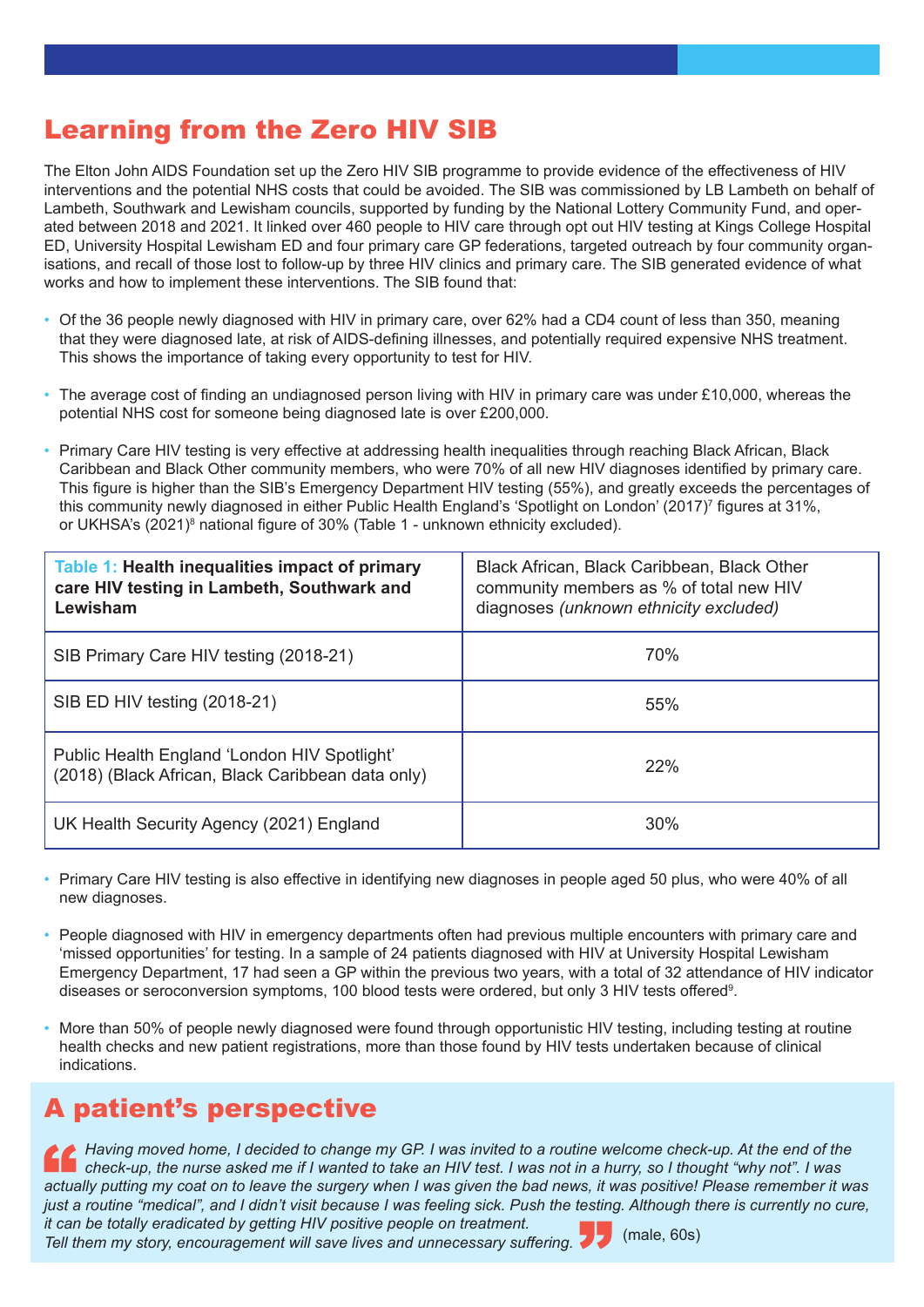#### **A case study: HIV testing and lost to follow-up interventions implemented by One Health Lewisham GP Federation**

Dr Grace Bottoni, GP, One Health Lewisham (OHL) GP Federation

#### 1. **Funding secured and plan agreed**

- Business case was developed between the Elton John AIDS Foundation and OHL for opt-out HIV testing for every patient who had a renal function blood test requested in primary care.
- Each practice to carry out an audit to identify their patients who were living with HIV who had not been seen in an HIV clinic in a year (lost to follow-up/LTFU).

#### 2. **Pilot practices selected**

- Practices ranked according to their HIV prevalence and HIV testing rates. Five practices were chosen from those with high prevalence and low testing rates.
- 'Frequently Asked Questions' support package sent to each practice containing training and contact details of the project manager.

#### 3. **Challenges of automating ordering of HIV tests**

 • It was not possible for our federation to automate the EMIS system to order HIV tests for every person who had a renal blood test taken due to shared phlebotomy commissioning arrangements with other federations. GPs had to physically tick the HIV test request on the system. Automating the request for HIV tests would have been preferable.

#### 4. **Development of an EMIS alert protocol**

 • EMIS alert protocol adapted from Southwark alerted the healthcare professional if the patient had never had an HIV test or if they had not had an HIV test in the last 12 months.

#### 5. **Development of patient information**

- Patient information material including posters and leaflets were developed explaining that practices would be offering routine HIV testing with each blood test.
- Reviewed by a patient participation focus group to ensure the language was appropriate.

#### 6. **Roll out to all practices**

- EMIS alert protocol uploaded to all GP practices not just the pilot practices.
- The federation offered financial incentives to practices to increase HIV testing, diagnose new cases of HIV and carry out an audit of patients LTFU.

#### 7. **Identifying people living with HIV who are LTFU**

- To support practices to identify patients LTFU, OHL worked with the UK Health Security Agency (UKSHA). If a patient was not contactable, the UKSHA could let the practice know if the patient had been seen in a clinic (only the month and year, no further detail). This allowed primary care teams to focus on those who were truly LTFU.
- A note was made in the patient records that they were identified as potentially LTFU and to discuss this at the next primary care contact.
- HIV clinics were also contacted to collaborate on re-engagement.

#### **HIV GP Champions support enhanced HIV testing and care**

HIV clinical leadership within primary care is vital to enhance the collaboration across the patient pathway, and to offer support and guidance to those practices wishing to optimise their HIV testing and patient care. The Elton John AIDS Foundation recruited five HIV GP Champions through the Zero HIV SIB. Their main roles were:

- Coordinating care across primary and secondary care
- Offering educational support across practices
- Sharing innovation and best practice
- Offering training to GP trainees.

A role description for HIV GP Champions is shown in appendix 3. Including such roles within the clinical leadership of the new ICS systems will be advantageous in enhancing HIV testing and care.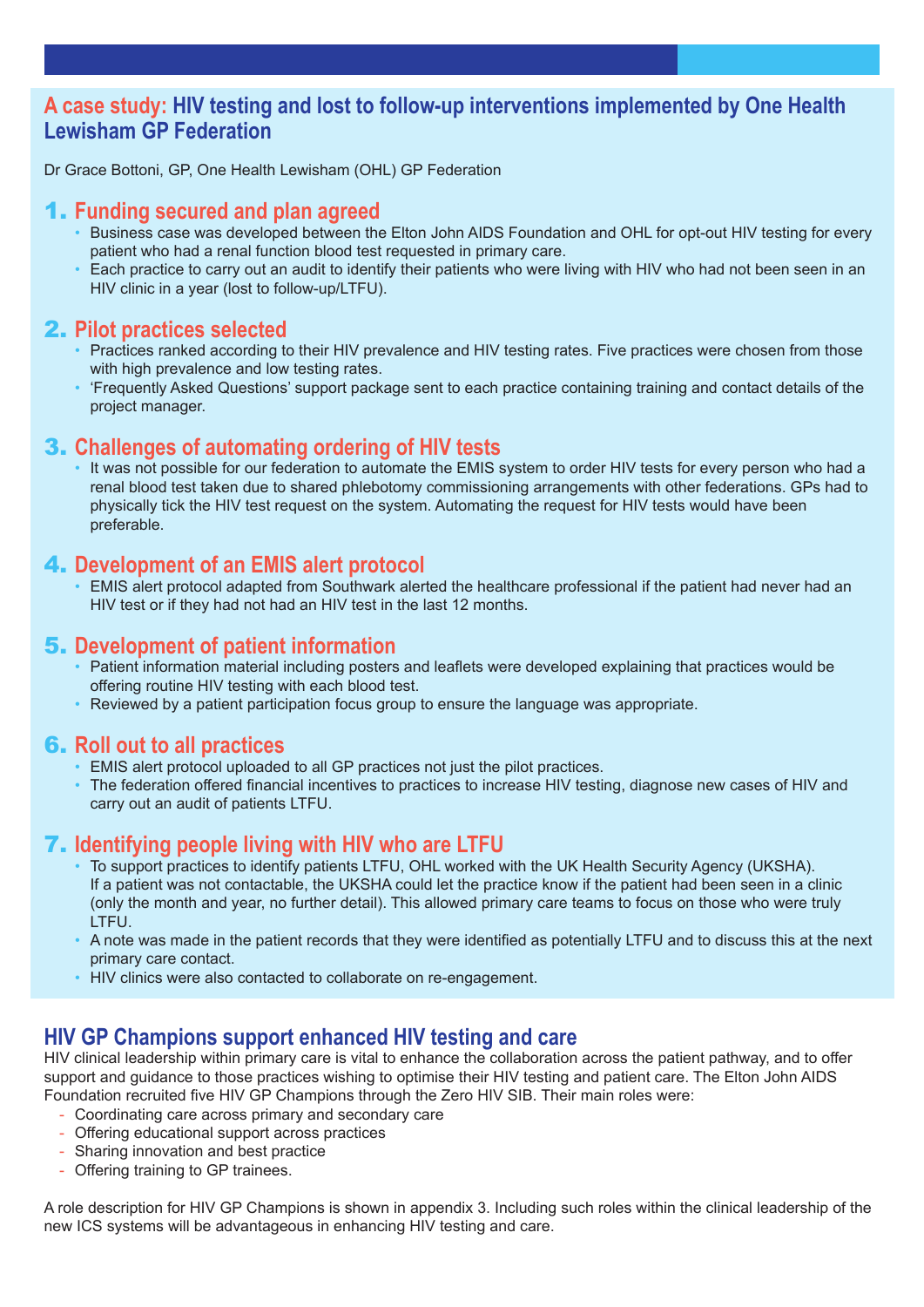### Acknowledgements

Thank you to the following contributors for producing this guide. Dr Grace Bottoni, Dr Cristina Guallar, Dr Rebecca Hall, Dr Ruth Harris, Dr Jessica Parsons, and Stephen Hindle.

### Elton John AIDS Foundation

The Foundation harnesses local expertise across four continents to challenge discrimination, prevent infections, provide treatment for marginalised groups, as well as mobilising governments to end AIDS.

We will not stop until the AIDS epidemic is over.

### HIV Prevention England

The National HIV Prevention Programme connects key stakeholders across England to deliver a nationally co-ordinated programme of HIV prevention [work.It](http://work.It) is funded by The Office of Health Improvement and Disparities.

## References

<sup>1</sup> [NICE Clinical Guidance HIV testing: increasing uptake among people who may have undiagnosed HIV.](https://www.nice.org.uk/guidance/ng60)

<sup>2</sup> [BHIVA/BASHH/BIA Adult HIV Testing Guidelines 2020](https://bhiva.org/HIV-testing-guidelines).

<sup>3</sup> Evaluating the impact of post-trial implementation of RHIVA nurse-led HIV screening on HIV testing, diagnosis and earlier diagnosis in general practice [in London, UK \(cam.ac.uk\)](https://www.repository.cam.ac.uk/bitstream/handle/1810/310189/Evaluating%20the%20impact%20of%20post-trial%20implementation%20of%20RHIVA%20nurse-led%20HIV%20screening%20on%20HIV%20testing,%20diagnosis%20and%20earlier%20di.pdf;sequence=1).

- <sup>4</sup> [HIV testing, new HIV diagnoses, outcomes and quality of care for people accessing HIV services: 2021 report, UK Health Security Agency](https://assets.publishing.service.gov.uk/government/uploads/system/uploads/attachment_data/file/1037215/hiv-2021-report.pdf).
- <sup>5</sup> [HIV Commission Report and Recommendations 2020](https://www.hivcommission.org.uk/wp-content/uploads/2020/11/HIV-Commission-Full-Report_online_final_pages-2.pdf).
- <sup>6</sup> [Towards Zero the HIV action plan for England 2022 to 2025](https://www.gov.uk/government/publications/towards-zero-the-hiv-action-plan-for-england-2022-to-2025).

<sup>7</sup> [Annual epidemiological spotlight on HIV in London 2017 data, Public Health England 2018](https://assets.publishing.service.gov.uk/government/uploads/system/uploads/attachment_data/file/767460/LondonHIVSpotlight2017.pdf).

<sup>8</sup> [England National HIV surveillance data tables No. 1: 2021 UKHSA.](https://view.officeapps.live.com/op/view.aspx?src=https%3A%2F%2Fassets.publishing.service.gov.uk%2Fgovernment%2Fuploads%2Fsystem%2Fuploads%2Fattachment_data%2Ffile%2F1037992%2Fhiv-national-data-tables-2021.ods&wdOrigin=BROWSELINK)

9 'Missed opportunities for diagnosing HIV in primary care' Poster presentation, Dr Grace Bottoni, Dr Georgina Thomas, Dr Helen Walker, Lucy Wood, Fast Track City conference 2021.

# Appendix

#### **Appendix 1: Example of information slip to be attached to routine blood forms**

#### Dear patient,

Please find attached a request form for your routine blood tests. You may notice that it also includes a request for an HIV test. This is in line with current national recommendations for areas of high rate of HIV.

Nowadays HIV is an entirely treatable condition. If diagnosed and treated early, people living with HIV can enjoy a completely normal life and they are no longer infectious to other people. However, one in ten people infected are not yet aware of their condition. By testing routinely all our adult patients once a year whilst having other blood tests, we shall be able to detect those who are infected before they become unwell. This way we will save lives and avoid further infections.

We hope our policy meets your approval. However, if you decide you do not want to know your HIV status, please omit the page with the request when you attend for your test or speak to a staff member who will make sure the test is cancelled.

Do not hesitate to contact us if you have any questions or wish to discuss HIV testing further.

Thanks, **The practice team**